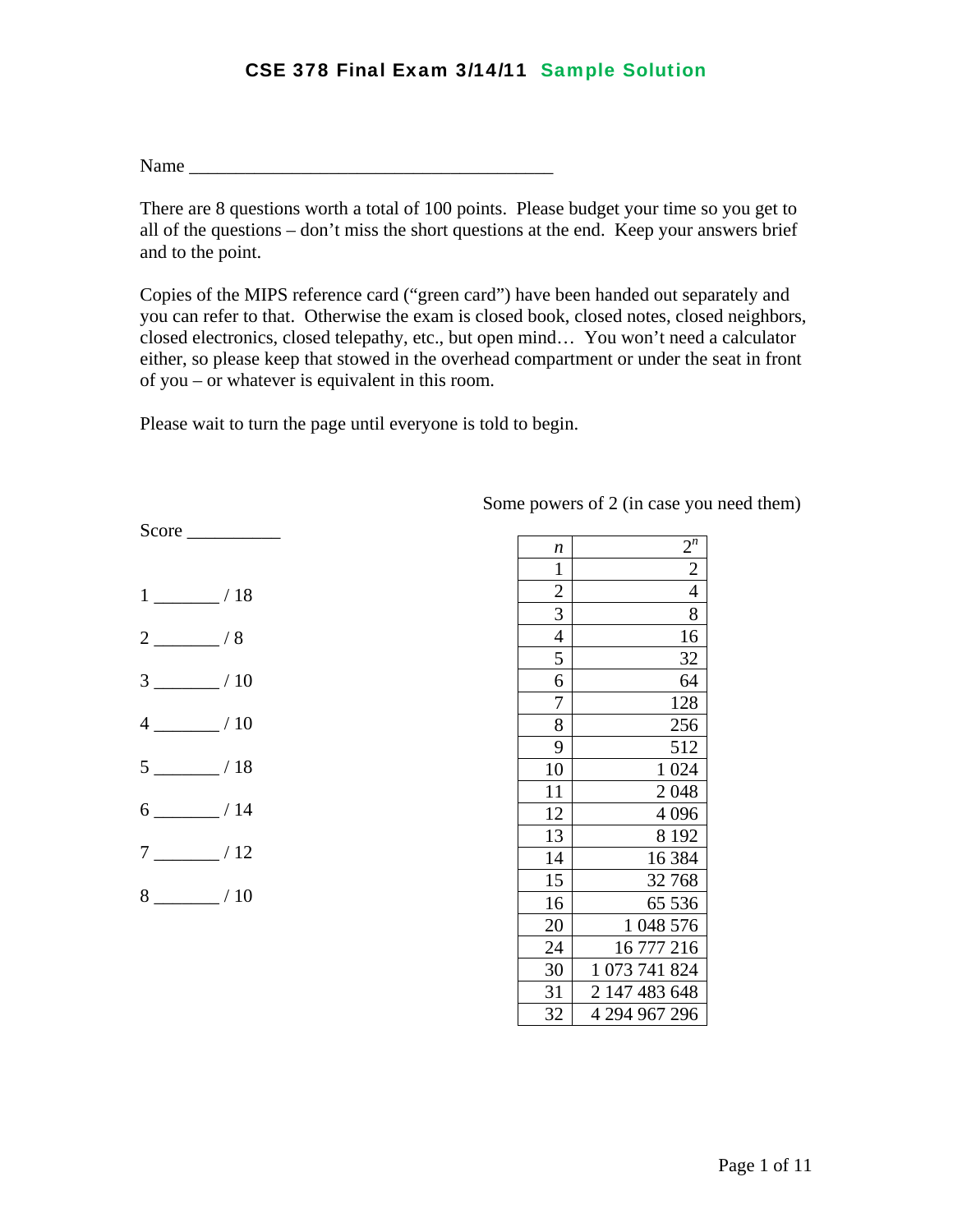**Question 1.** (18 points) To warm up, write a MIPS assembly language function that is equivalent to the following C function that computes the sum of the sequence of numbers  $x + (x+1) + ... + y$ :

```
 int sum(int x, int y) { 
  if (x > y) return 0; 
   else 
     return (x + sum(x+1, y));
 }
```
You should follow the standard MIPS conventions for register usage, function calls, and stack frames. Your assembly language code must be equivalent to the given code – you cannot rearrange the computation to calculate the result differently (for example, you cannot replace the recursive function calls with a loop). You may use regular MIPS assembly language pseudo-instructions in your code if you wish.

```
 # $a0 = x, $a1 = y 
 sum: 
     ble $a0,$a1,general # jump if x <= y 
     li $v0,0 # return 0 since x > y 
     jr $ra 
     # general case: recursive call 
 general: 
     addi $sp,$sp,-8 # allocate stack frame 
     sw $ra,0($sp) # save return address, x 
     sw $a0,4($sp) 
     addi $a0,$a0,1 # call sum(x+1,y) 
     jal sum # recursive result in $v0 
     lw $t0,4($sp) # reload x 
     add $v0,$v0,$t0 # add x to recursive call 
     lw $ra,0($sp) # restore return address 
     addi $sp,$sp,8 # deallocate stack frame 
    ir $ra # return
```
**As usual there are many possible solutions. In particular, most MIPS C compilers would use addiu and addu for addition, but either was acceptable for this problem.**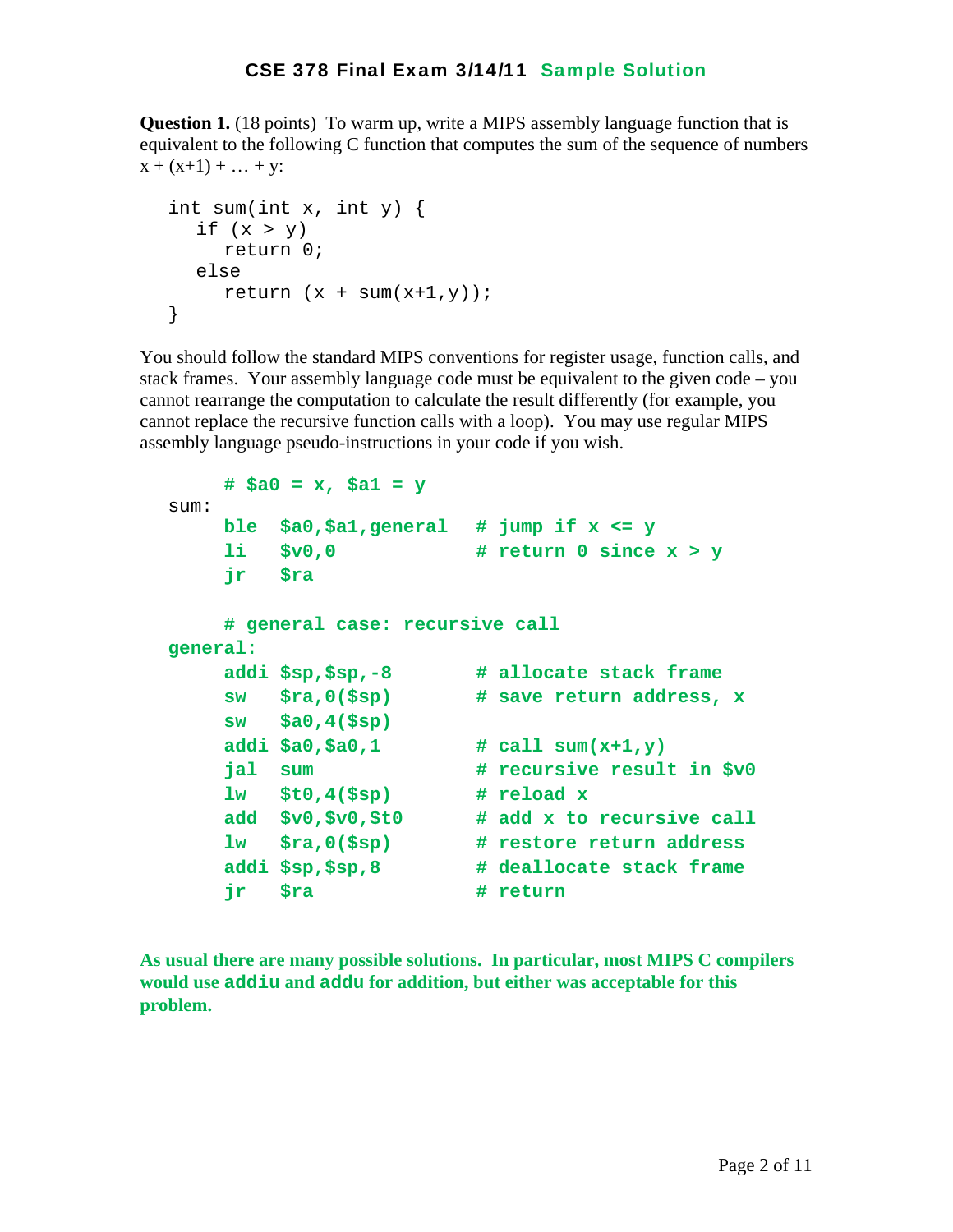**Question 2.** (8 points) We have a C program that does extensive matrix manipulation and we're trying to improve the execution speed of the code. One part of the code contains the following nested loop to transpose a  $N^*N$  matrix:

```
for (j = 0; j < N; j++) {
  for (i = 0; i < j; i++) {
     temp = a[i][j];a[i][j] = a[j][i];a[j][i] = temp; } 
 }
```
This code is heavily used, so one of the summer interns who has recently taken CSE 378 suggests that it would run faster if it were written this way instead:

```
for (i = 0; i < N; i++) {
  for (j = 0; j < i; j++) {
     temp = a[i][j];a[i][j] = a[j][i];a[j][i] = temp; } 
 }
```
The intern claims that this will make better use of the cache and run faster. Is this correct? Give a brief technical justification for your answer. In particular, what effect will this change have on cache miss (or hit) rates, if any?

You should assume that the variables  $\pm$ ,  $\pm$ ,  $\pm$ ,  $\pm$ , and  $\pm$  emp are stored in registers and not in memory, and that instruction fetches do not interfere with the data cache $(s)$ . Also, remember that two-dimensional C arrays are stored in memory in row-major order, with row 0 appearing first, followed by row 1, then row 2, etc.

**The change won't make any significant difference in the cache miss rates. In this particular problem, the inner loop simultaneously references the array in both rowmajor and column-major order. The memory reference pattern of the nested loops will be the same in either case.**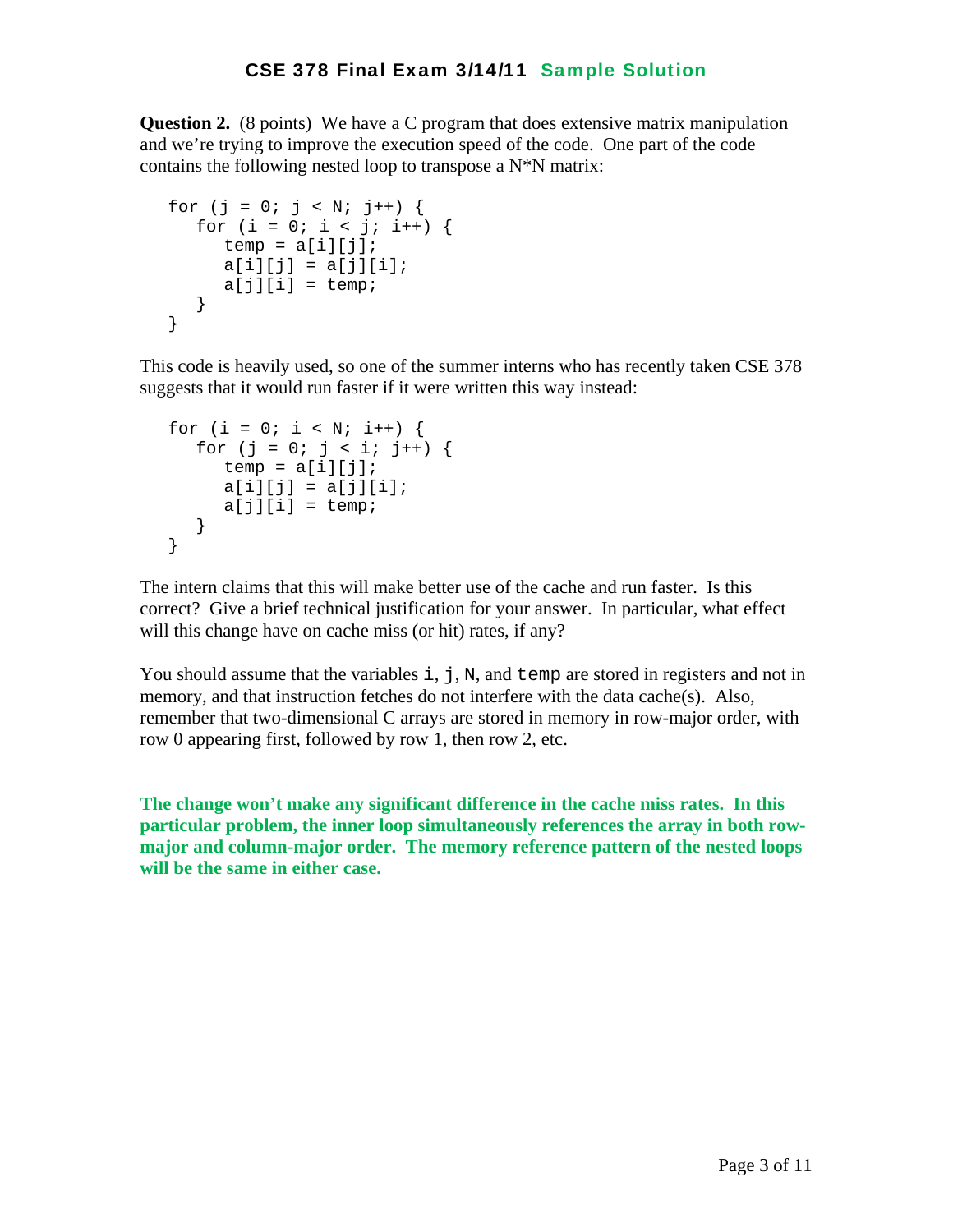**Question 3.** (10 points) The following MIPS code could be used to increment the value of two integer variables (similar to " $i++$ ;  $j++$ " in Java).

| (a) li |          | StO.1                     | # load 1 into \$t0    |
|--------|----------|---------------------------|-----------------------|
|        | $(b)$ lw | \$t1,100(St5)             | # load first variable |
|        | (c) add  | \$t1, \$t0, \$t1          | # increment           |
|        |          | (d) $sw$ $$t1,100 ($t5)$  | # store               |
|        |          | (e) $lw$ $$t2, 104 ($t5)$ | # load 2nd variable   |
|        | (f) add  | \$t2, \$t0, \$t2          | # increment           |
|        |          | $(g)$ sw $$t2, 104 ($t5)$ | # store               |

(a) Suppose these instructions are executed on a 5-stage pipelined MIPS processor with the usual hazard detection and forwarding implemented. Do any hardware stall cycles (pipeline bubbles) need to be inserted by the processor to avoid incorrect results during execution? If so, how many and where are they needed? (i.e., n cycles inserted between  $(x)$  and  $(y)$ .)

**The processor needs to stall for a cycle between (b) and (c) and again between (e) and (f). In both of these cases the result of a load is needed as an input value for the next instruction, and even with forwarding, the value is not available from the memory unit in time to forward it back to the execution cycle without waiting.**

(b) Without changing what the code does, can the instructions be rearranged to reduce the number of stalls needed if there are any? If so, describe the rearrangement and explain how many stall cycles (if any) are needed in your revised code.

**Any rearrangement that pushes the load instructions early so their values are not needed on the very next instruction will eliminate the need for any stalls. An easy way to do this is to order the instructions (b) (e), (a), (c), (d), (f), (g).**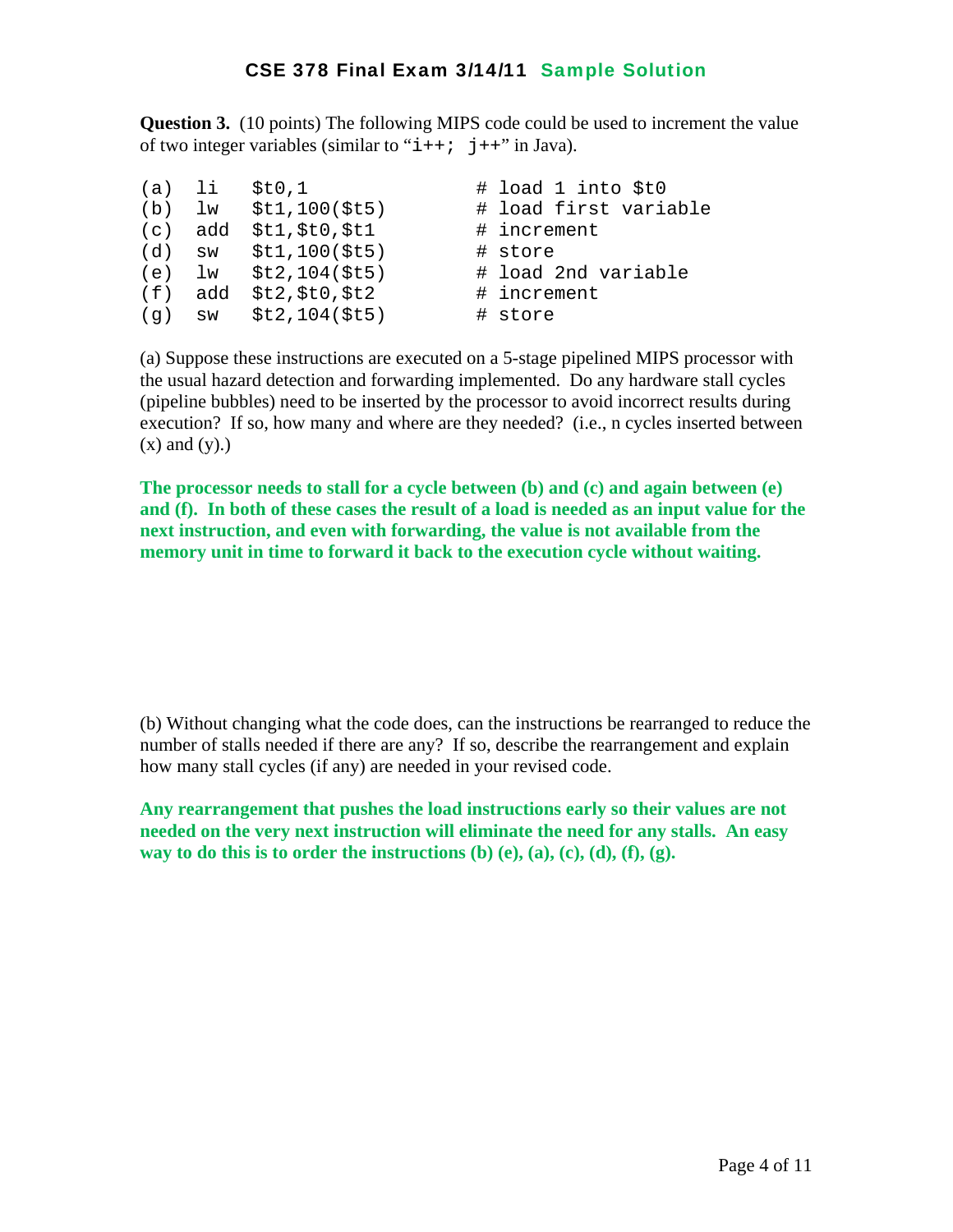**Question 4.** (10 points) Suppose we have a processor that has the following CPI figures for different kinds of instructions:

| Kind         | <b>CPI</b> |
|--------------|------------|
| memory       |            |
| <b>ALU</b>   |            |
| cond. branch |            |
| jump         |            |

Our customers mainly execute two types of operating systems that have the following mix of instructions:

| ΛC<br>US | %<br>memory | % | $\%$<br>branch | $\%$<br>jumr |
|----------|-------------|---|----------------|--------------|
| Loonix   | υU          | ت |                | ◡            |
| Playdows | ∠∪          | ◡ | ت              | ~~           |

Given the available budget we can afford to make one of these two possible changes in the next generation of the processor:

- Reduce the number of cycles needed by memory instructions from 4 to 2, or
- Reduce the number of cycles needed by conditional branches from 2 to 1.

Which change should we make? Give a quantitative argument to support your decision.

**Reduce the number of cycles needed by memory instructions from 4 to 2.** 

**An easy way to see this is to look at the contribution of each type of instruction to the CPI before and after the proposed change. For the memory instructions:** 

| <b>OS</b>       | <b>CPI</b> contribution<br>was | <b>New CPI</b><br>contribution | CPI<br><b>Improvement</b> |
|-----------------|--------------------------------|--------------------------------|---------------------------|
| <b>Loonix</b>   | $4 * 0.3 = 1.2$                | 0.6                            | 0.6                       |
| <b>Playdows</b> | $4 * 0.2 = 0.8$                | 0.4                            | 0.4                       |

**The change in branch instructions would have the following effect:** 

| <b>OS</b>       | <b>CPI</b> contribution | <b>New CPI</b> | CPI         |
|-----------------|-------------------------|----------------|-------------|
|                 | was                     | contribution   | improvement |
| <b>Loonix</b>   | $2 * 0.15 = 0.3$        | 0.15           | 0.15        |
| <b>Playdows</b> | $2 * 0.25 = 0.5$        | 0.25           | 0.25        |

**For both systems, the reduction in CPI is significantly better if we double the speed of the memory instructions.**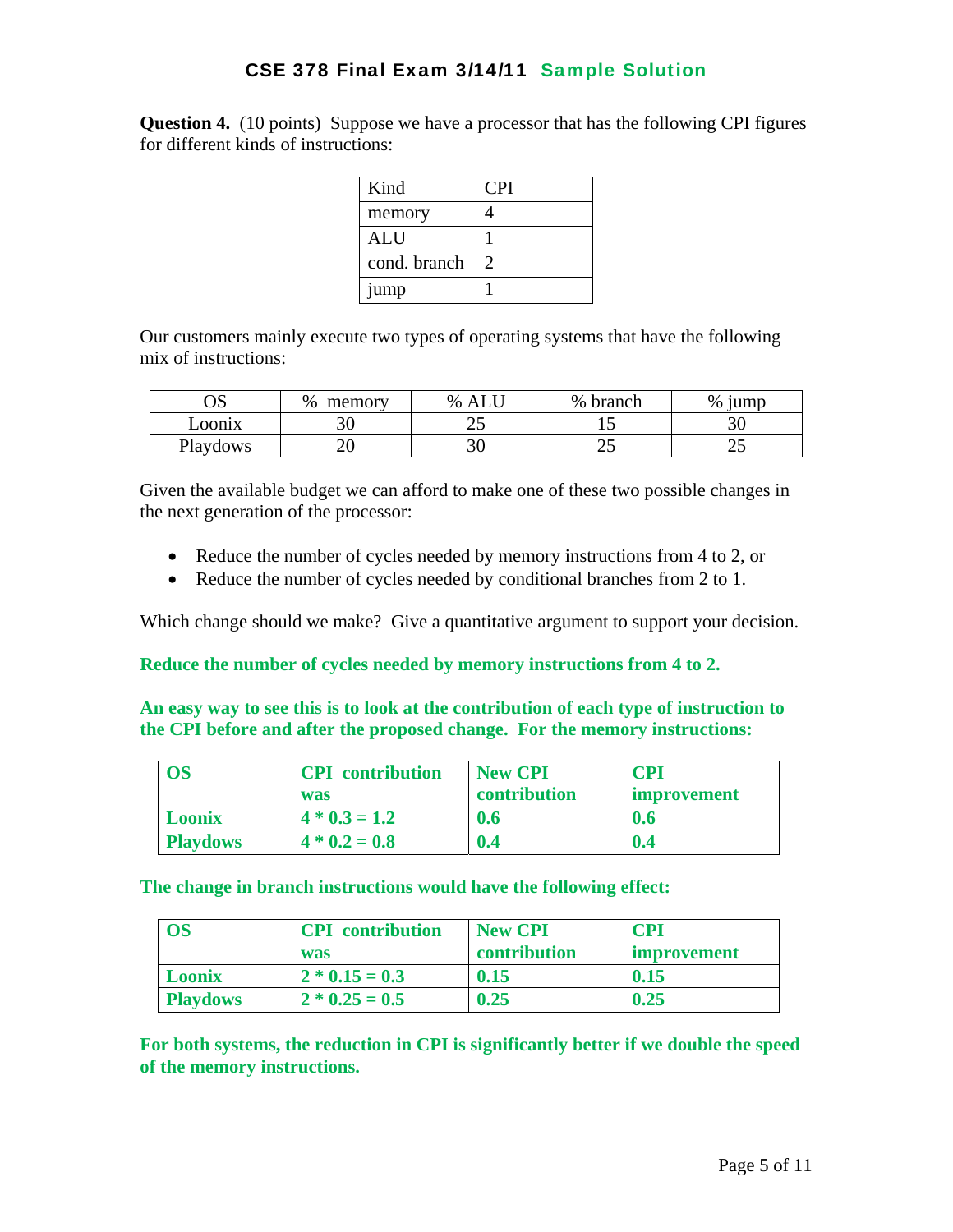**Question 5.** (18 points) On the midterm exam we added a set of conditional branch instructions to the single-cycle MIPS datapath. These branches were similar to the branch instructions already supported by the processor (BEQ, BNE, BLEZ, and BGTZ), except they compared a value in memory to a register instead of comparing two registers. For example:

 $MBEQ$   $$rs$ ,  $$rt$ , label branch to label if  $M[R[$rs]] = R[$rt]$ MBLEZ  $srs$ ,  $szero$ , label branch to label if M[R[ $srs$ ]]  $\leq 0$ 

(a) On the diagram on the next page, add support for these instructions to the 5-cycle pipelined datapath. All values required to implement the instructions must be pipelined as necessary, and all other instructions supported by the processor should continue to work. Add anything you need: wires, busses, ports, muxes, and/or logical units; however you may not add additional pipeline stages (it still must remain a 5-cycle processor). Don't worry at this point about timing issues or interactions with later instructions in the pipeline.

(b) Given your solution to part (a), will your changes have any effect on the timing or clock speed of the processor datapath? Why or why not?

**This depends on what was added to the processor in your solution to part (a).** 

**In the sample solution on the next page an ALU is added to the memory stage. This means there will be an extra delay in that stage and that will limit the possible clock frequency.** 

**If your solution makes different changes to the processor your answer to this part of the question was evaluated based on any timing changes that are implied by your solution.**

(c) These new conditional branch instructions store a new value into the PC if the branch is taken. Does your solution to part (a) create any new hazards in the pipeline requiring additional forwarding, stalls, or branch delays? Briefly describe any new issues introduced by your design and how they could be handled. You can use either hardware or software solutions, or a combination of both.

**Yes. There are now three branch delay slots rather than one. These must be accounted for in hardware (stalls or flushing instructions that will not be used) or in software (compiler inserted nops or other instructions in the delay slots). There is also a new possible control hazard if a normal control instruction appears after one of the new memory-branch instructions. This either requires a stall in the hardware or care in the compiler to avoid generating instruction sequences that encounter this problem.**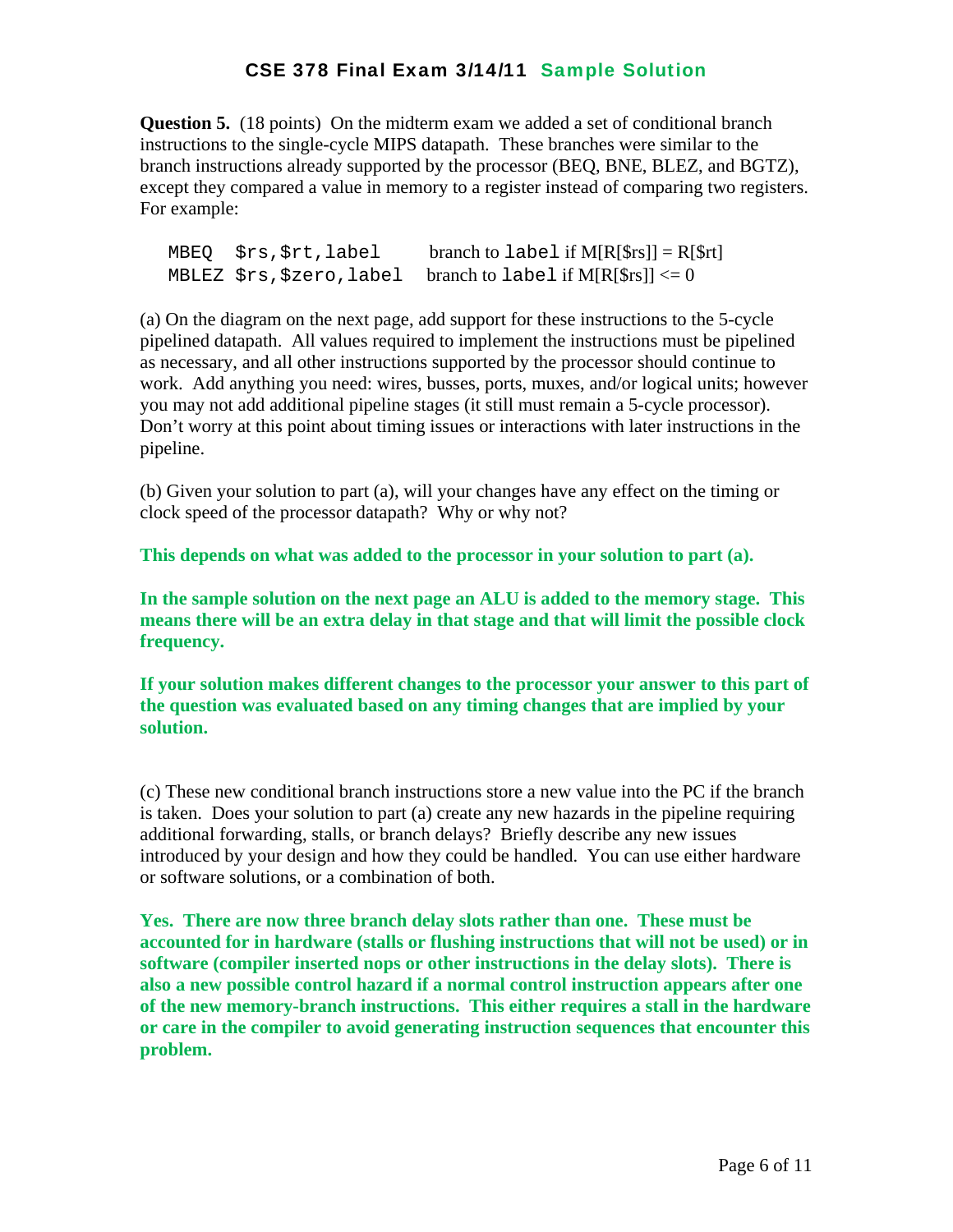

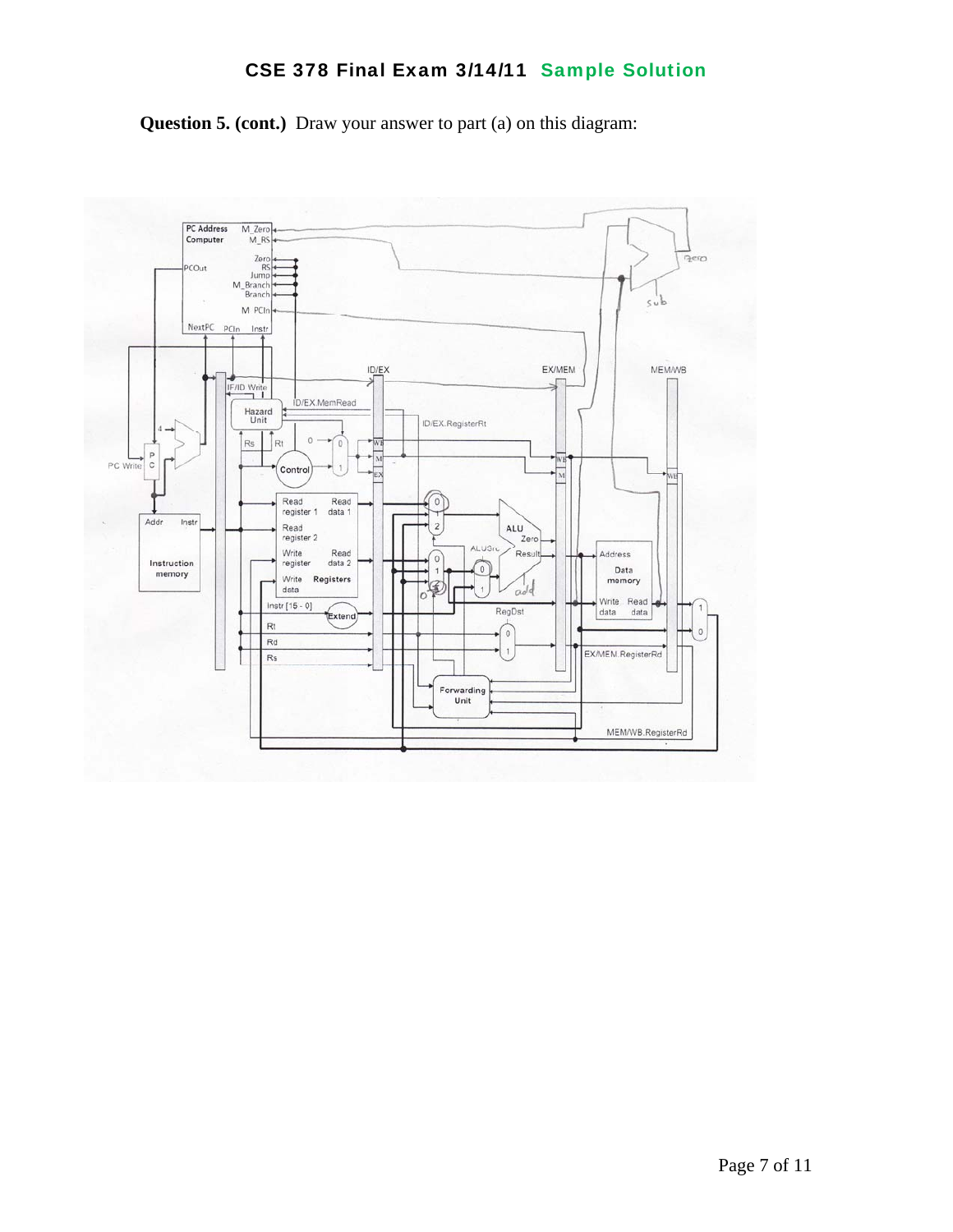**Question 6.** (14 points) We are writing a simulator for a processor with a conventional 32-bit virtual memory system that has 2-level page tables:



The memory system has the following characteristics:

- 4 GB virtual address space (32-bit addresses)
- 4 GB physical address space
- 4 KB pages
- Each page table occupies exactly one (1) physical page.

Given these parameters, the address offsets are 12 bits, and the virtual page number parts (vpn1 and vpn2) are 10 bits each. There are 1024 entries in each page table.

Each page table entry in both the  $1<sup>st</sup>$  and  $2<sup>nd</sup>$  level page tables occupies 32 bits and is formatted as follows:

|  | 10 bits        | 20 bits              |
|--|----------------|----------------------|
|  | $ V D $ unused | physical page number |

The V and D bits indicate valid (1 if present, 0 if not) and dirty (1 if modified, 0 if not).

As we said before, we're writing a simulator for this processor. On the next page, implement in MIPS assembly language a function that will translate a virtual address to a physical address, given the contents of the page table register (the address of the  $1<sup>st</sup>$  level page table) and the virtual address to be translated. Your function should return the physical address if the translation is possible, or return  $-1$  ( $0 \times \text{effiff}$ ) if a page fault occurs because of an invalid  $(V=0)$  page table entry is encountered.

Feel free to remove this page for reference while working on your solution to the problem.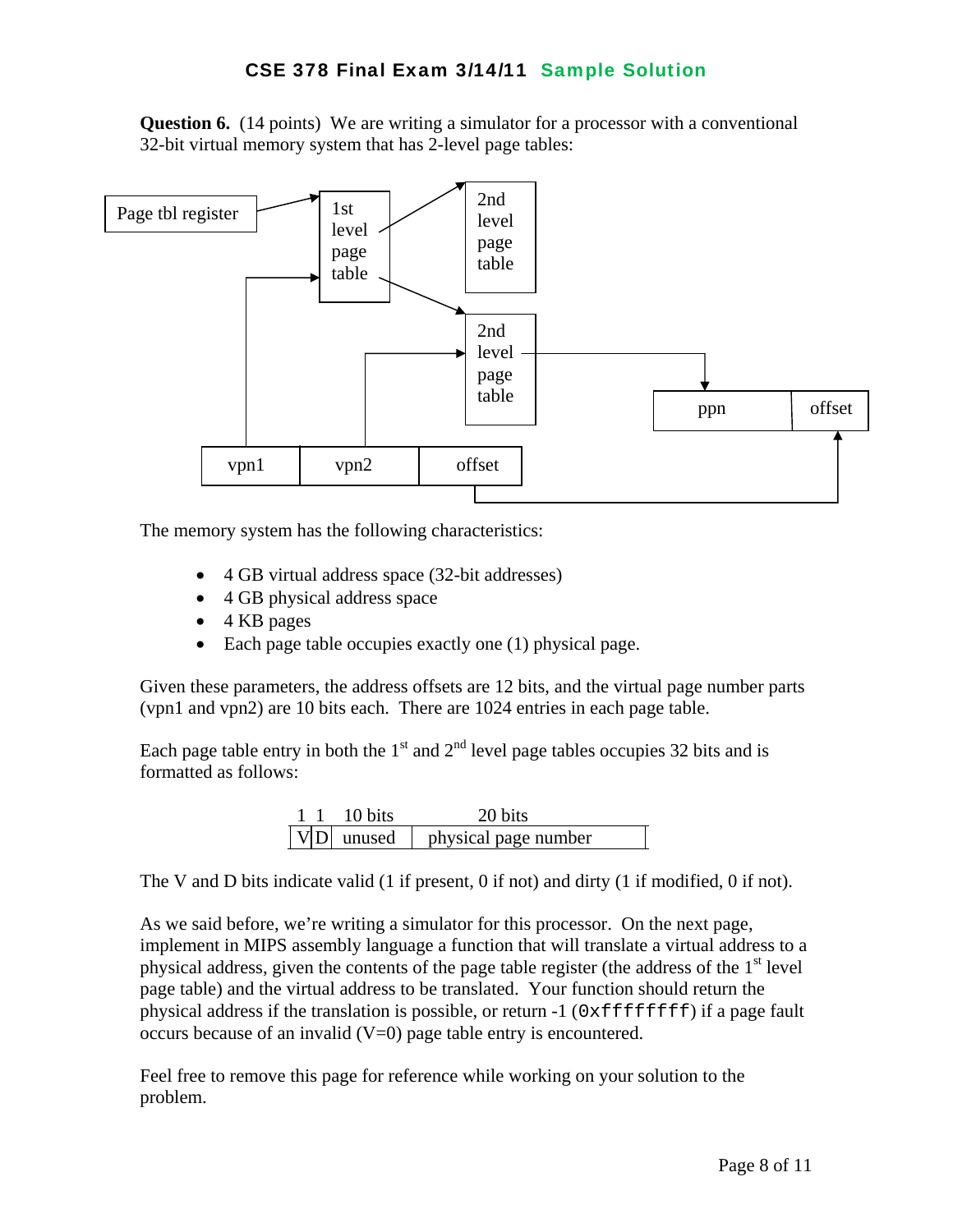**Question 6.** (cont) Give your implementation of the virtual-to-physical address translation algorithm using MIPS assembly language below.

Hint: Logical operations (and, or, etc.) and shift instructions are particularly useful for isolating and combining the bits needed to perform the translation.

```
 # Translate a virtual address to a physical address 
 # Input: 
 # $a0 address of first-level page table 
 # $a1 virtual address to be translated 
 # Output: 
 # $v0 physical address corresponding to virtual 
 # address if translation succeeds or 0xFFFFFFFF 
 # if a page fault occurs 
 vir2phys: 
     srl $t0,$a1,20 
     andi $t0,$t0,0xFFC # $t0 = vpn1*4 
     or $t0,$t0,$a0 # $t0 = addr 1st level pte 
     lw $t0,0($t0) # $t0 = 1st level pte 
     bge $t0,$zero,fault # page fault if sign bit = 0 
     sll $t0,$t0,12 # $t0 = addr 2nd level pg tbl 
     srl $t1,$a1,10 
     andi $t1,$t1,0xFFC # $t1 = vpn2*4 
     or $t1,$t1,$t0 # $t1 = addr 2nd level pte 
     lw $t1,0($t1) # $t1 = 2nd level pte 
     bge $t1,$zero,fault # page fault if sign bit = 0 
     sll $t1,$t1,12 # $t1 = ppn part of address 
     andi $v0,$a1,0xFFF # $v0 = offset bits 
     or $v0,$v0,$t1 # $v0 = physical address 
    ir $ra    # return
fault: \text{# return -1 = 0xFFFFFF} li $v0,-1 # after page fault 
     jr $ra
```
**Note: The above code uses logical "or" operations to combine page frame addresses with offsets and indices. It should work just as well to use add instructions in this case, but since we really are concatenating bits to form addresses the logical operations might make the intent a little clearer.**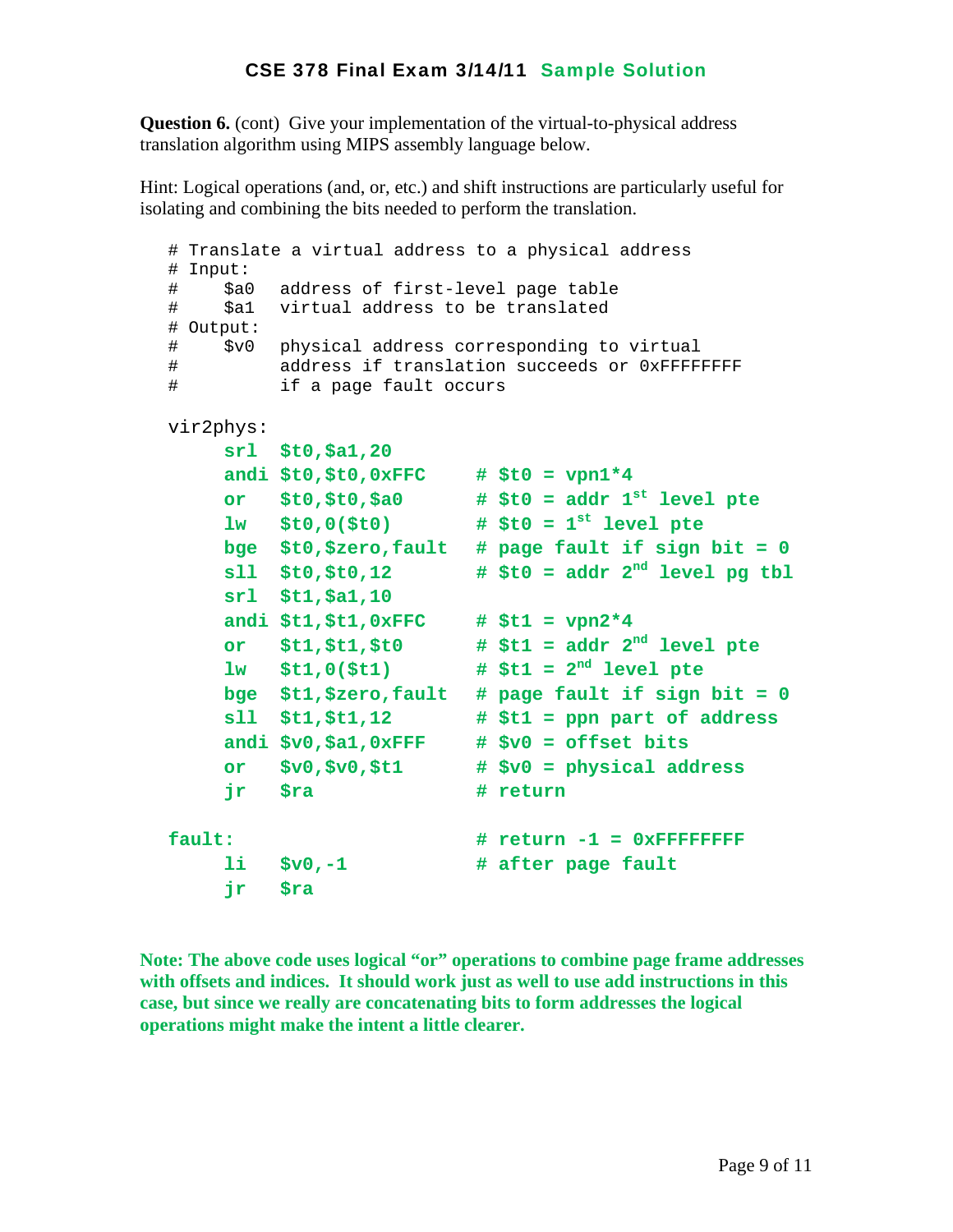**Question 7.** (12 points) A few short-answer questions.

(a) Caches can use either a write-back or a write-through policy. What are these policies and how do they differ? Which one is most likely to improve cache performance and why?

**Write-back = writes go only to the cache, and new values are only written to main memory when the block is evicted from the cache.** 

**Write-through = new values are immediately written directly to main memory.** 

**Write-back is normally better for performance since multiple writes to a single cache block (which are likely because of both temporal and spatial locality) can be done using only the cache and do not require the time or bandwidth needed to write to main memory for every update.**

(b) Suppose we are designing a 32K cache with 64-byte blocks. We have a choice between a direct-mapped cache with 512 rows, or a 2-way set associative cache with 256 rows (sets), but two blocks per row. Which would be the better choice generally and why? (Give a brief technical justification for your answer).

**The 2-way associative cache is more likely to improve performance. With a directmapped cache, each main memory block can only be held in a single location in the cache. If two main memory blocks are in active use and, unfortunately, require the same cache location, they will force each other out of the cache repeatedly. With a 2-way associative cache both of the blocks can more likely be retained in the cache at the same time.** 

**Question 7 (cont.)** (c) Many of the I/O devices connected to computers use a Direct Memory Access (DMA) interface. What does this mean? What is the major difference between how DMA and non-DMA devices perform I/O?

**Once an I/O operation is initiated with a DMA device, the device handles transfers of data between the device and memory by grabbing control of the bus when needed to transfer the next piece of data. Without DMA the processor needs to control the data transfer piece-by-piece, which decreases the amount of processor cycles available for other work.**